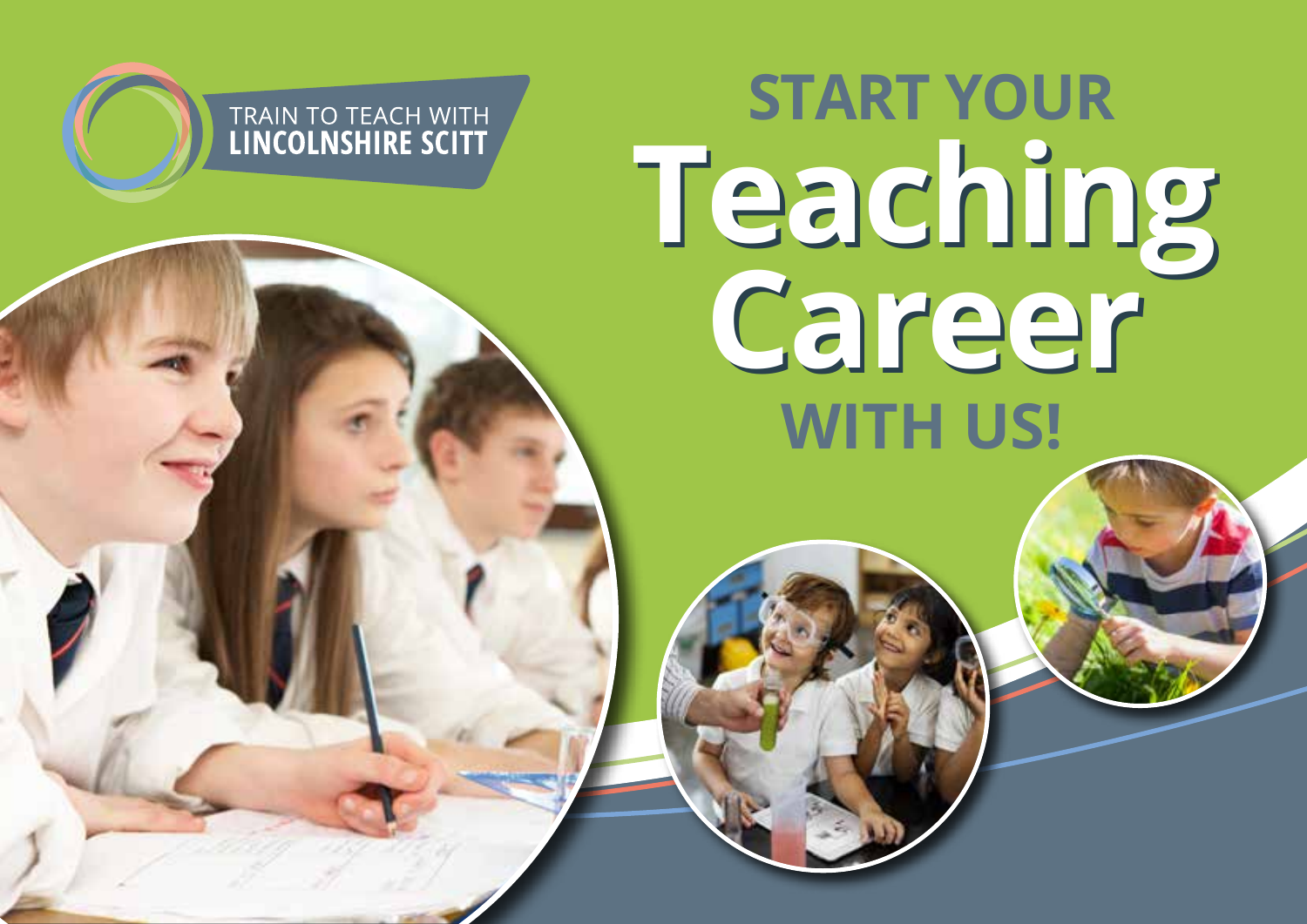# Welcome to Lincolnshire SCITT.

We are delighted that you are interested in teacher training.

Lincolnshire SCITT (School Centred Initial Teacher Training) works in partnership across Lincolnshire to deliver high quality school-based primary and secondary teacher training.

# ABOUT LINCOLNSHIRE SCITT

Lincolnshire SCITT is a Primary and Secondary Initial Teacher Training provider in Lincolnshire and the surrounding areas offering:

- A bespoke training programme which blends QTS and PGCE
- School-based training from Day 1
- A caring, nurturing and supportive programme for trainees
- Training in a range of schools across Lincolnshire
- Dedicated mentor support
- A dynamic and supportive learning environment
- Strong partnership with the University of Lincoln, including access to the University's facilities
- Ongoing career opportunities and development



2 3 **Tel: 01522 889297 www.lincolnshirescitt.co.uk @LincScitt Tel: 01522 889297 www.lincolnshirescitt.co.uk @LincScitt** 

*"It has been ndoubtedly hard, b unbelievably rewarding*  and the sense of *achievement now I a drawing to the end c the course is amazing."*





*"It's been an amazing year observing, teaching, meeting the most amazing people and working with incredible children."*



100% of our trainees would recommend our programme to others

*"The training days have been very informative, and have also supported confidence in my own abilities."*









*opportunity to be a true part of a class.*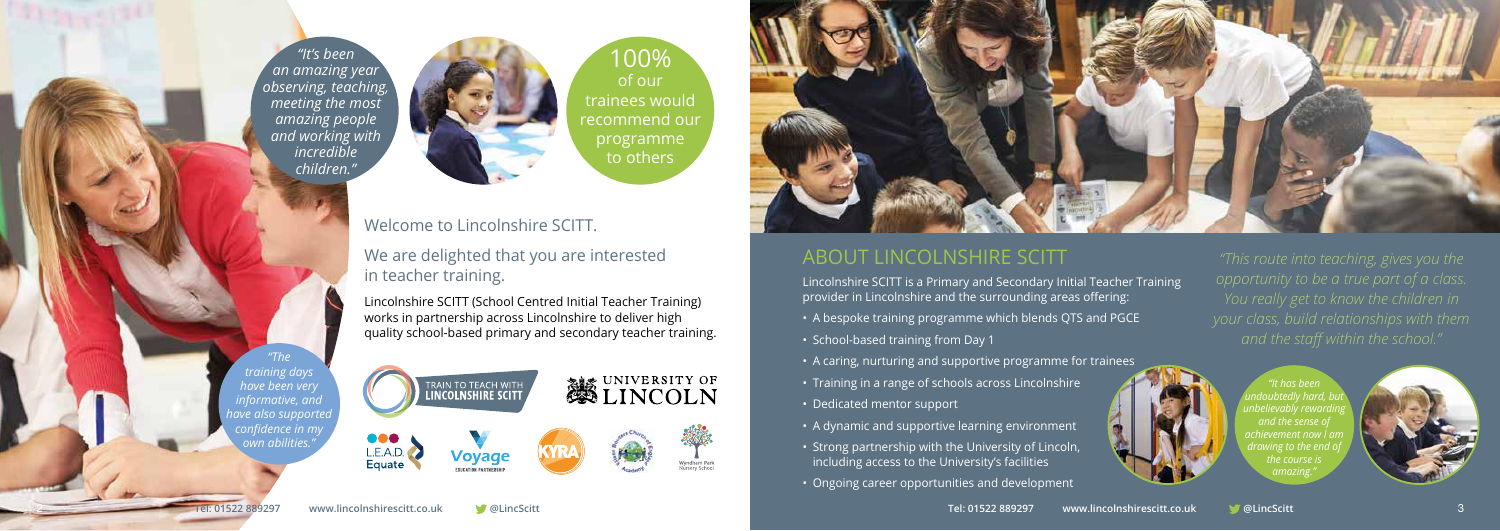# LINCOLNSHIRE SCITT TRAINING PROGRAMME

## *What our trainees say about our programme...*

# **QTS and PGCE**

Upon successful completion, trainees will achieve Qualified Teacher Status and PGCE.

 **We interviewed two of our trainees from our programme and this is what they had to say:**

#### **What advice would you give to someone who is thinking of getting into teaching?**

**B:** Do it! I am so unbelievably grateful to Lincolnshire SCITT for this training year and although it was a tough year, if you are dedicated about becoming a teacher then this is the course to help you get there!

**A:** Be prepared to work. Be prepared for the ups and downs. Mostly you're changing a child's life, moulding them into what they will be in the future, this will stay with them forever.

> **B:** Tailored to you. In the classroom from day one with clear structure and continuity. Lincolnshire SCITT provides full-on training experience.



#### **In approximately 5 words, describe your experience of teacher training?**

**B:** It's tough but overwhelmingly rewarding.

Delivered across a range of schools by highly skilled teachers. Trainees will work with phonics specialists throughout

**A:** Life changing, very challenging, exhausting but hugely rewarding.

# **Weekly** access to a wide range **and the year.** We are a set of the year. **training**

### **Why did you choose Lincolnshire SCITT?**

 **A:** Level of support, how bespoke and unique the programme is to each individual. Massively appealing.

**Secondary training** 

Dedicated subject specialists will help you develop your subject knowledge for teaching.

# **Very high employment**

 - the majority in Lincolnshire schools.

Preparation for employment included as part of the training programme.

**We believe the best preparation for your career in teaching is to learn from experienced and dynamic practising teachers.**

## **Primary training**

Bespoke training programme jointly delivered by school-based and University-based professionals.

# **Support**

All trainees have

of personal support throughout their SCITT journey.

# **SCITT and School Direct routes**

A school-based training programme; trainees are in school setting from Day 1.

**Tel: 01522 889297 www.lincolnshirescitt.co.uk @LincScitt Tel: 01522 889297 www.lincolnshirescitt.co.uk @LincScitt** 

A one year postgraduate school centred Initial Teacher Training programme.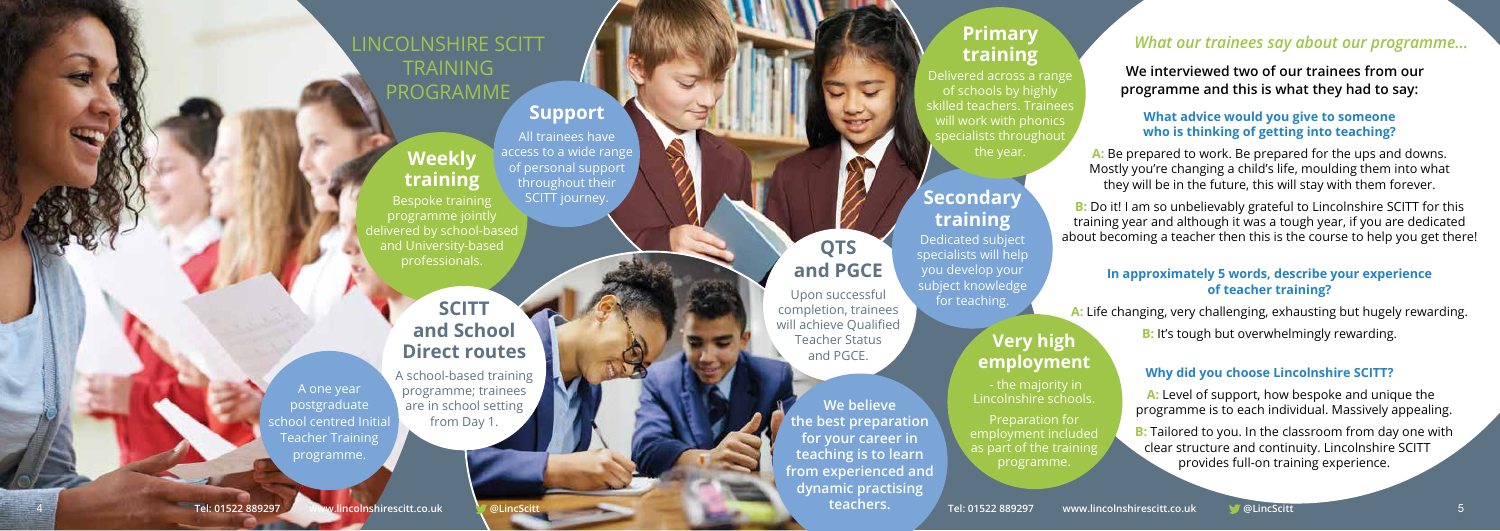6

OUR PARTNERSHIP WITH THE UNIVERSITY OF LINCOLN

Our programme is delivered in collaboration with the University of Lincoln and the PGCE is an integral part of our programme.

The University of Lincoln awards the Postgraduate Certificate in Education (PGCE) with 60 Master's level credits upon successful completion of the programme.

Trainees are registered on the PGCE at the start of the year and also become students of the University. As a student of the University of Lincoln, you can access the same facilities as other University students.

Warehouse Library is open 24/7 for the majority of the academic year. The Library provides access to more than 250,000 journals and 400,000 print and electronic books, as well as databases and specialist collections. **World-**

7

## **A Top 20 University**

of Lincoln's research was rated as world-leading or internationally excellent in the most recent **Excellence Framework** and students may have the opportunity to engage in pioneering **projects** 

The University of Lincoln is among the top 20 in the UK for student satisfaction in the Guardian University Guide 2022, and is a top 50 UK University in the Complete University Guide 2022.



**THE 4 R.F.** 

UNIVERSITY OF LINCOLN

### **Great Industry Links**

The University of Lincoln is recognised as setting a blueprint for excellence in teaching and learning through its pioneering approach to working with industry.

### **Awardwinning Library** The University's Great Central





More than half of the University

**THE CONTRACTOR** 

**Central Lincoln Campus**

provides a modern studentcentred community. Based on the picturesque Brayford Poo waterfront, almost everything

> campus or a short walk away.

**Supportive Community**

Access to a range of support services including the Student Support Centre, Student Wellbeing Centre and the University's Disability Service.

### **Career Support**

The University of Lincoln's award-winning Careers & Employability team can support students throughout their time at Lincoln and beyond.

> *(Association of Graduate Careers Advisory Services Award for Excellence in Employ Engagement (2016).*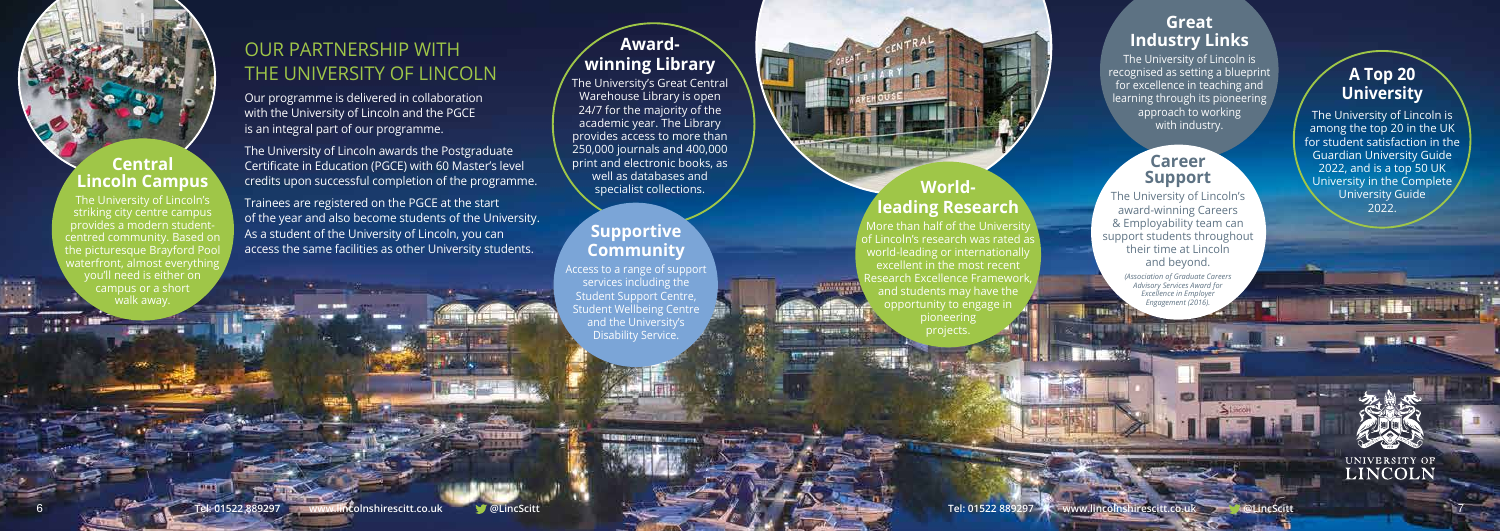We work in partnership with a diverse range of schools across Lincolnshire, including:

- Academies
- Church of England schools
- Community schools
- Faith schools
- Maintained schools

- Mixed and single sex schools
- Selective schools
- Technology colleges





*Primary Secondary*

#### **AREAS WE COVER**

*"Fantastic training – engaging, informative and educational."*

Trainees on our programme will spend the academic year in one main school, with teaching experience in a second school.

In addition they will have the opportunity to visit a wide range of schools through training days and enhanced visits.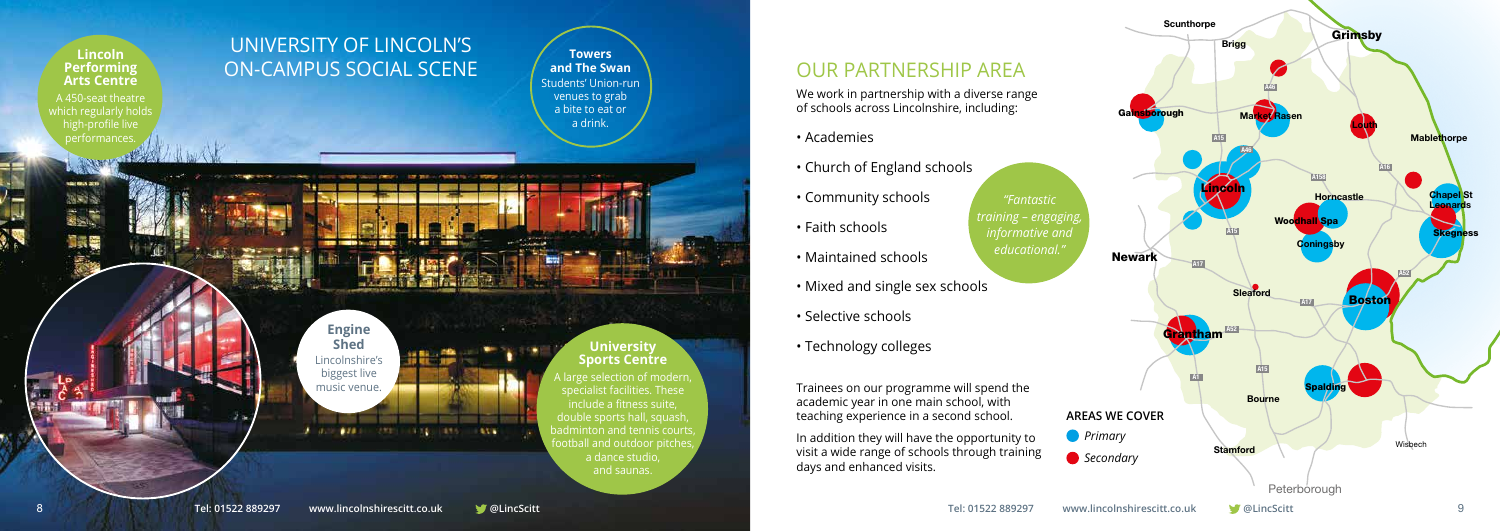- A personal welcome and introduction to the programme
- Formal interview
- Visit to a potential training school
- Short presentation to a group of pupils in a school
- Written task



**One academic year later: If training is completed successfully, QTS with PGCE will be achieved**

**Training begins in September** 

**Lincolnshire SCITT aims to support you in what may seem a complicated application process by making this as smooth as possible from your initial enquiry to completion of the training year.**

# THE ESSENTIALS

## **ENTRY REQUIREMENTS**

- GCSE C/4 or above\* in Maths, English with the addition of Science for Primary
- UK Honours Degree\*
- \* or equivalent qualification

## **FINANCE**

- Fee-paying and salaried places are available in both phases
- The cost of the course is £9,250
- Tuition fee and maintenance loans are available through Student Finance England\*
- Bursaries and scholarships are available, depending on teaching subject and degree class\*
- \* Subject to eligibility Students are responsible for their travel, accommodation and general living costs.

*We invest in you. You are our future leaders.*  **Support in your ongoing career development.**

*"Go into this with an open mind. I have been surprised how much I have enjoyed working with different year groups, and it has helped me to make decisions about where I would like to be based."*

**Further details can be found on our website and the DFE Get into Teaching site. Lincolnshire SCITT will support you in your teaching journey.** 

*"It's a rollercoaster ride and you leave with feelings of success and personal fulfillment."*